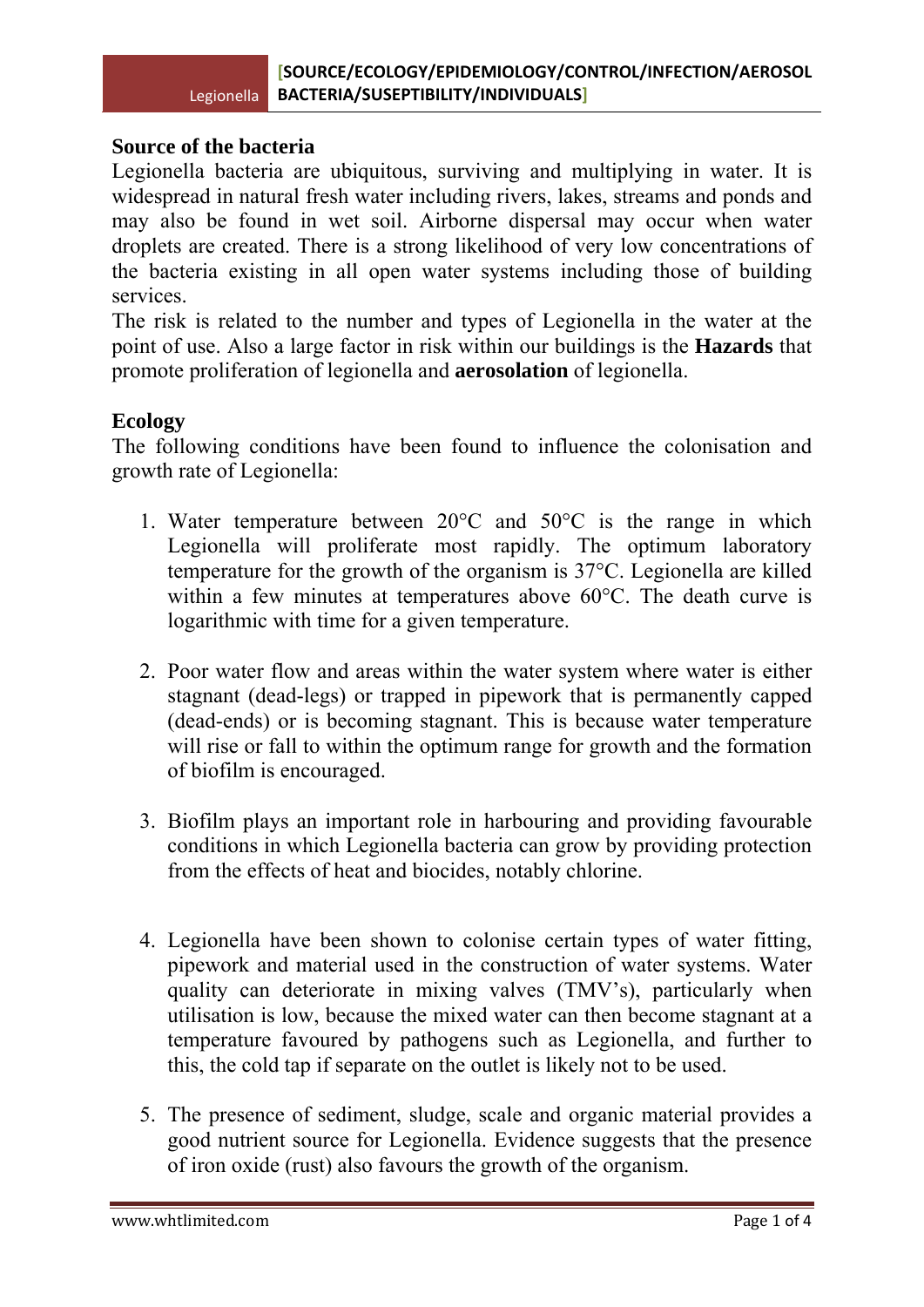- 6. Commonly-encountered organisms in water systems such as algae, amoebae and other bacteria serve as an additional nutrient source for Legionella bacteria. Algal slime provides a stable habitat for multiplication and survival. Whilst exposure to direct sunlight may inhibit the growth of Legionella bacteria, it does stimulate growth of algae and the formation of slimes. Legionella bacteria have also been shown to proliferate rapidly in association with some water-borne amoebae.
- 7. Stagnant water encourages colonisation.

#### **Note on Biofilm**

Biofilm forms when bacteria adhere to surfaces in aqueous environments and begin to secrete a slimy, glue-like substance that can anchor them to many materials such as metals and plastics. A biofilm can be formed by a single bacterial species, but more often biofilms consist of many species of bacteria as well as fungi, algae, protozoa, debris and corrosion products. Essentially, biofilm may form on any wetted surface exposed to bacteria. Biofilm develops where the temperature is right for growth and where there is a nutrient source. Nutrients can be scale, sediment, corrosion products, or trapped organic and inorganic molecules supplied by the flowing water.

# **Epidemiology**

**Legionella pneumophila serogroup 1** is the commonest cause of legionnaires' disease. L. pneumophila is also responsible for **Pontiac Fever**. Another species, **L. Micdadei**, is responsible for a similar illness called **Lochgoilhead Fever**. To date, over 50 species of Legionella have been identified. The bacterium can be found naturally in many freshwater sources and can survive a variety of environmental conditions. Virulence may be enhanced when the bacteria have been exposed to temperatures around 37°C which are most favourable to its growth.

The risk of legionellosis depends on a number of factors such as:

- 1. The presence of Legionella in sufficient numbers.
- 2. Conditions suitable for multiplication of the organisms (for example temperatures between20°C and 50°C and stagnant water).
- 3. A source of nutrients (for example sludge, scale, rust, protozoa, algae and other organic matter)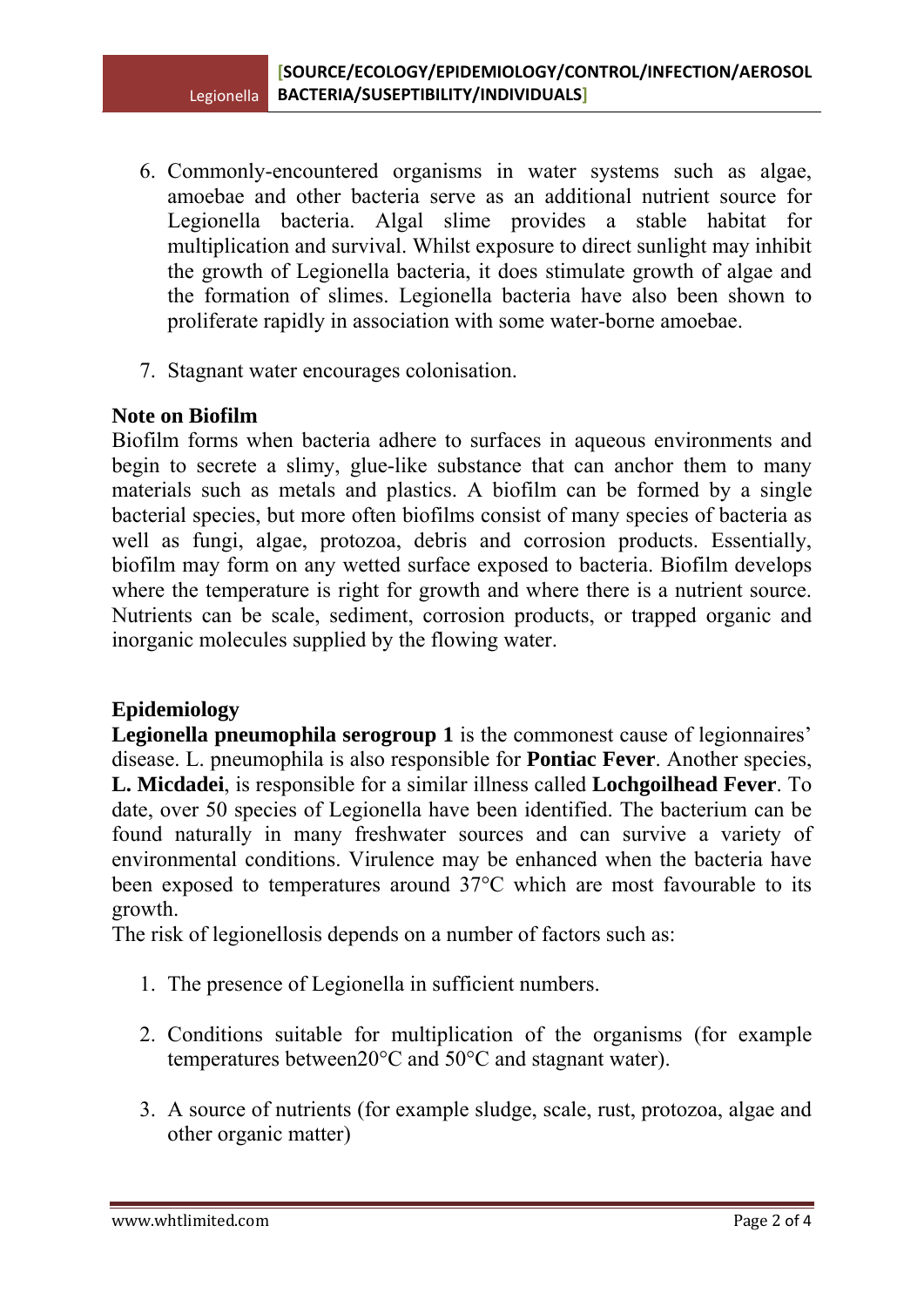- 4. A means of creating and disseminating respirable droplets (for example cooling towers, showers and most other water draw-offs that are capable of creating a spray or causing splashing)
- 5. The presence of people who may be exposed to contaminated aerosols, especially those who are vulnerable to *Legionella* infection (for example those with compromised immune or respiratory systems, and transplant patients). Many, if not all, of these factors are likely to be encountered in healthcare premises, public areas, sheltered housing and were the elderly population or frail individuals frequent.

## **Control measures**

Original guidance on the control of Legionella in hot and cold water services relied on a temperature control regimen: that is, maintaining cold water below 20°C and hot water above 50°C. Because of the complexity of hot and cold water systems found in hospitals and larger complicated old buildings with susceptible populations and the responsibility of maintaining a temperature control regimen at all times, chemical and other water treatments that have been shown to be capable of controlling Legionella may need to be considered to supplement a temperature control regimen.

Residual biocidal techniques such as chlorine dioxide and silver/copper ionisation can inhibit free-floating and attached bacteria with varying degrees of efficiency.

Ozone and ultraviolet (UV) treatment are also options, however, they have a limited effect as UV is non-dispersive, and ozone rapidly degrades and therefore has only a short-term residual effect. Ozone and UV are not effective at removing biofilm from hot and cold water distribution systems.

Monitoring to ensure that any of the control measures remain effective is essential. Ionisation is pH-sensitive and there have been reports of a reaction between silver and calcium causing staining of sanitary ware. Control of water hardness will be necessary to avoid this, but softening should not be used for drinking water systems. In hot water systems, chlorine is rapidly lost, and maintaining temperature control of the calorifier/water heater and hot water circulating system is essential.

#### **Route of infection**

The principal route of infection is through inhalation of the bacteria into the lungs. The risk rises with increasing numbers of inhaled bacteria. Aspiration of contaminated drinking water into the airways has also been described as a mode of transmission of legionnaires' disease. For some persons with mobile units for medical reasons, there is the additional risk of Legionella infection from the use of nasogastric tubes.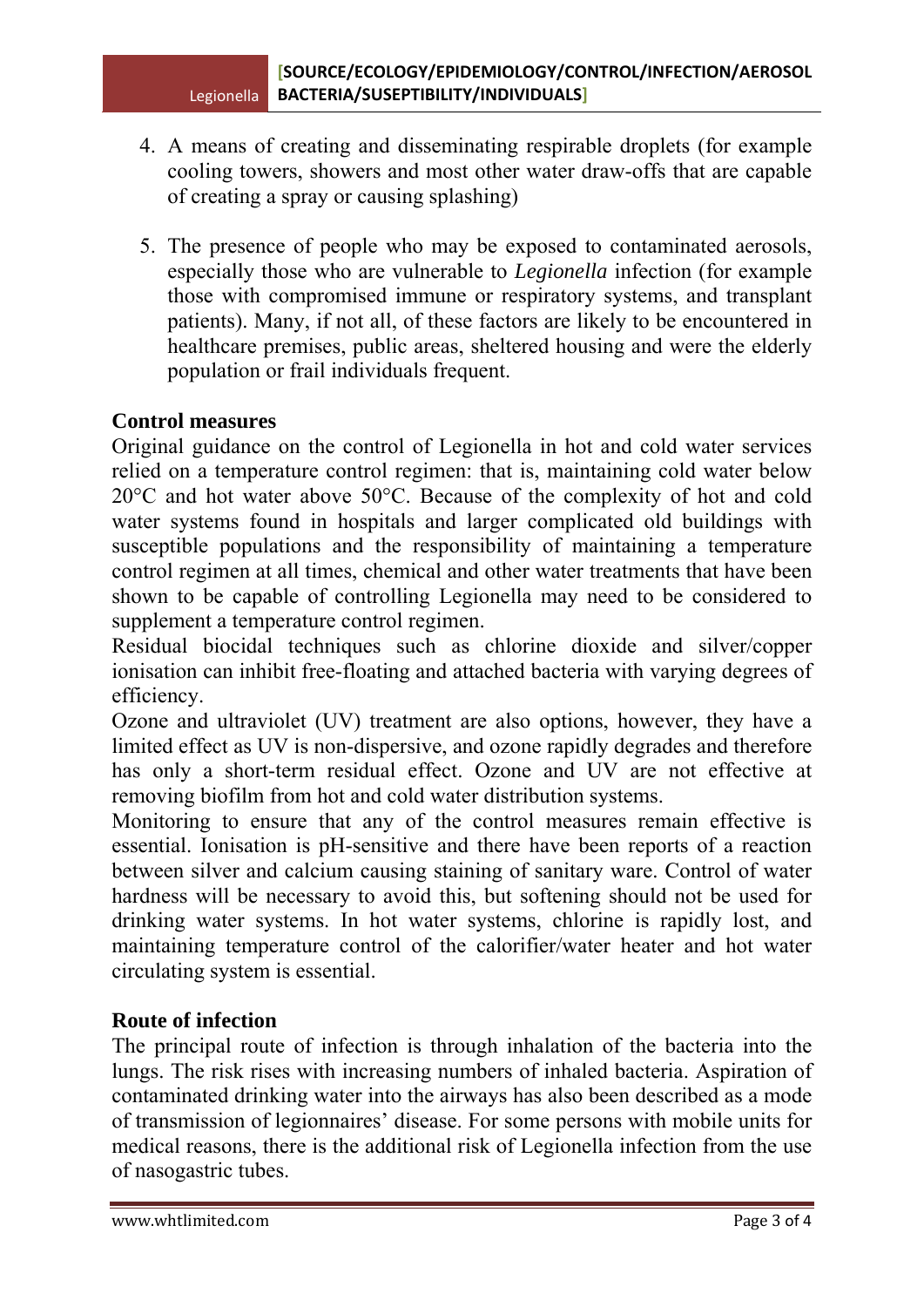## **Aerosol generation**

Contaminated water presents a risk when dispersed into the air as an aerosol. This risk increases with reduced droplet size, as smaller droplets remain airborne for longer, and aerosols (5 μm diameter or less) penetrate deeply into the lungs (alveoli) and cannot easily be expelled. However, larger droplets can evaporate and still contain the initial number of organisms. Amoebic vacuoles, typically 3 μm, may contain many Legionella and potentially provide an infectious dose.

In both a cooling tower and evaporative condenser, water is actively recirculated around these systems, which increases the opportunity for aerosols to be produced. Water services are also capable of generating aerosols from the impaction of water onto hand-wash basins, sinks, baths and showers. In whirlpools and spas, the agitation of the water is achieved by the combination of air jets and pulsating water flow. Splashing water and air bubbles bursting as they break through the water surface create an aerosol immediately above the water surface. The risk of Legionella infection increases with the number of infective particles in the aerosol generated, especially if the size of the aerosol is less than 5 μm.

# **Number of infectious bacteria**

The number of organisms that cause infection has not been reliably determined and is likely to vary from person to person.

Two factors determine the number of bacteria deeply inhaled:

- 1. The concentration of bacteria in the air: (i) this is determined both by the concentration of bacteria in the water and by the amount of contaminated water dispersed into a given air volume. The concentration of live bacteria in the air falls rapidly with distance from the source. Where a cooling tower and the fresh-air inlet to a building are both at roof level, it may be possible for contamination from the tower to reach the air inlet and, hence, enter the building(ii) the quantity entering will depend primarily on the separation distance between the tower and the fresh-air inlet. Increasing this distance of separation and locating the air inlet upwind (prevailing wind) of the tower help to reduce the likelihood of water droplets containing Legionella entering the building.
- 2. The duration of exposure to the contaminated air: (i) exposure in a shower is usually limited to a few minutes, while exposure in a bath, particularly a spa, is much longer. Exposure to airborne Legionella distributed from a contaminated water-cooling system may take place whenever the tower is operating – this may be most of the day during the